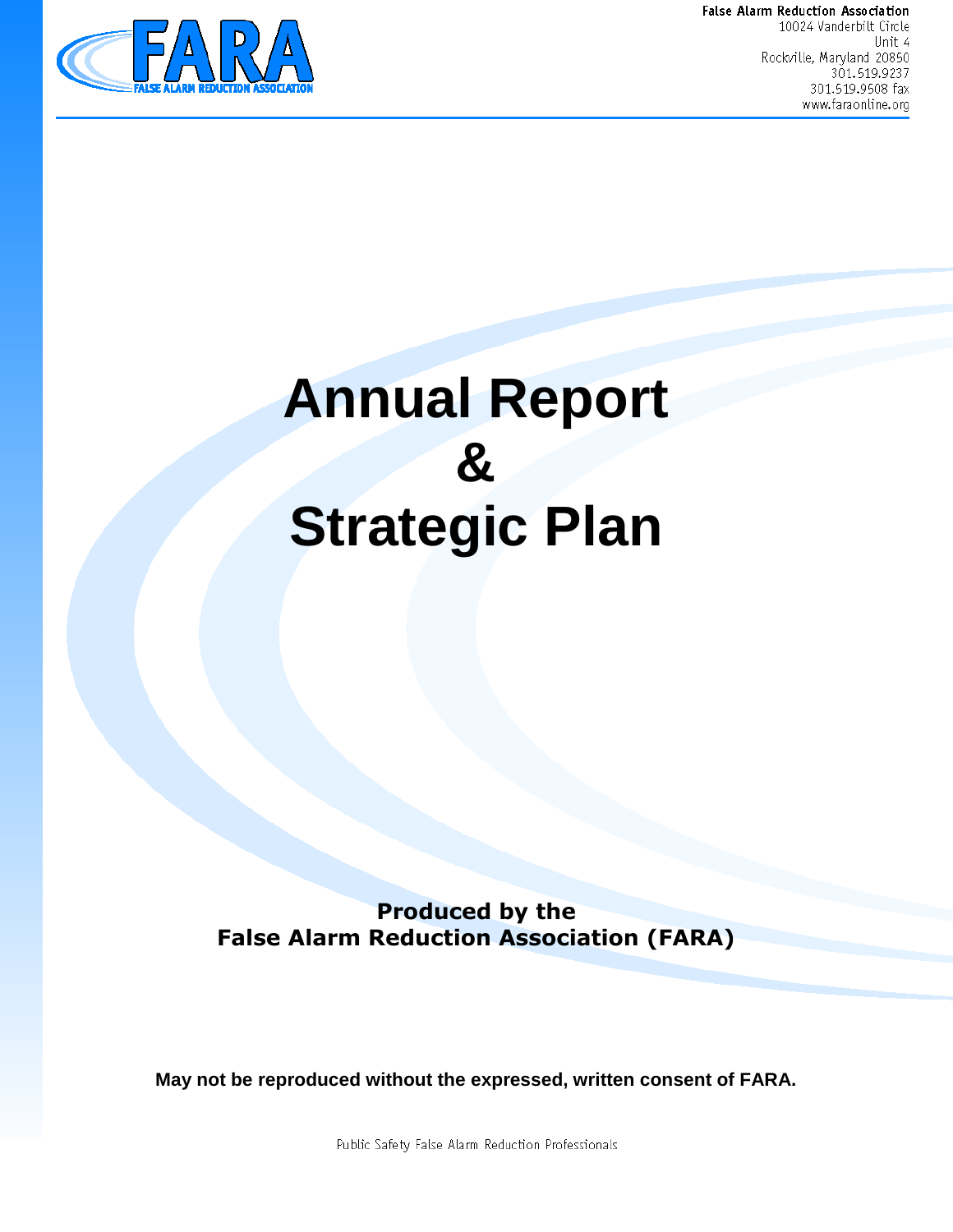# **FARA 2013 Report & 2014 Strategic Plan**

# **Intro**

The False Alarm Reduction Association had another successful year! Board and Committee Members alike have dedicated countless hours to the advancement of this association. Here are a few highlights from 2013;

- Press Releases on DYI Alarm Systems, Door to Door Sales and Is Mother Nature Causing Havoc with Your Alarm System; FARA gain national attention in several publications for these press releases
- New Model Ordinances and Guide to Model Alarm Ordinances
- Member Growth
- Three New Board Members
- New FARA Chapter
- New Alarm User Website
- Continued Improvement to Member Website

# **Awards Committee**

# **2013 Status**

The Awards Committee accepted nominations from the general membership for the Norma. C. Beaubien Public Safety Member of the Year and W. Rex Bell Associate Member of the Year Awards. The award recipients were announced at the 2013 Symposium.

# **2014 Plan**

Awards Committee will gather nominations from the general membership and select the winners for Norma. C. Beaubien Public Safety Member of the Year and W. Rex Bell Associate Member of the Year Awards.

# **Communications Committee**

# **2013 Status**

# **Strategic Plan Initiatives:**

- The Committee has been very busy this year editing and creating. We had many documents up for review this year, more than usual.
- Our two biggest endeavors to date, include giving the Alarm Ordinance a total make over and the creation of the new document, FARA Guide to Alarm Ordinances.
- Also a new document was created FARA Standard for Smoke Emitting Devices. The standard, which is based on the position paper, delivers the knowledge in a more direct and concise manner.
- A new and exciting undertaking was the creation of two Press Releases; Door to Door Sales; Who's a Knocking? Was released in June. The second, Weather; Is Mother Nature Causing Havoc with Your Alarm System? Released in September using PR Web, a different press release company, which includes an AP Press release.
- We are currently researching and gathering industry information on Single Action Panic Buttons for the creation of a new document.
- A new document stemming from the Ordinance revision was proposed that would broach the subject of what happens when your alarm program gets stagnant? It would address things once could do to re-work and tighten up an existing alarm Ordinance.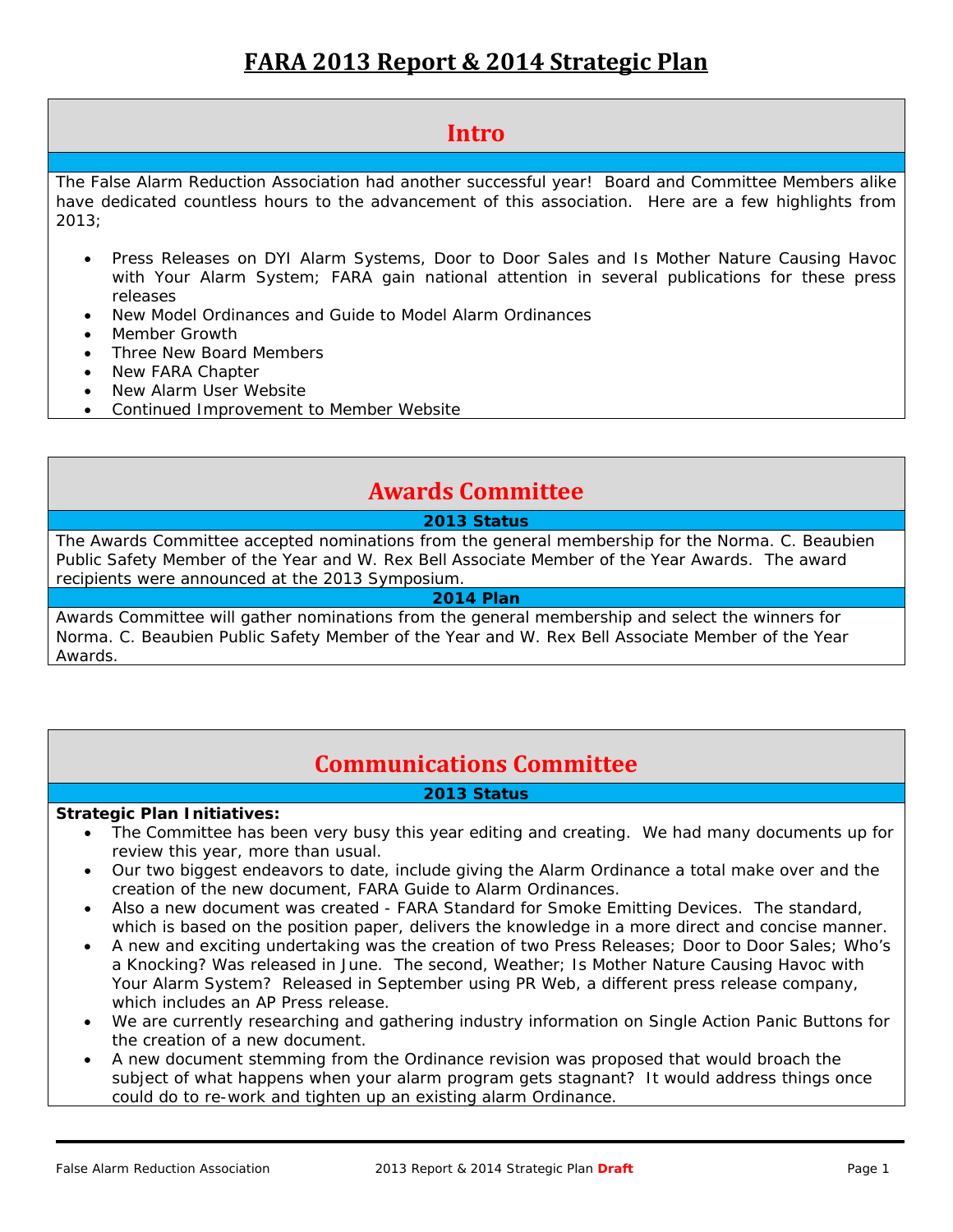- The document 'How to set up a False Alarm Reduction Program An Alarm Company Perspective' has been tabled due to time/resource constraints.
- Restructuring of document review from three years to five years.

# **Bulletins:**

 Under the triennial review process, 13 bulletins have been reviewed, amended as appropriate or reaffirmed.

## **Ordinances/Manuals/Guides:**

- FARA Model Burglar Alarm Ordinance This was our biggest accomplishment of the year to date. As a cohesive group we completely revised the ordinance to bring it up to date and make it more concise. It reads much differently and more effectively now.
- The FARA Model Burglar Alarm Ordinance Executive Summary was up for review but has been replaced by the new Alarm Ordinance and new document titled 'FARA Guide to Alarm Ordinances'. This new guide breaks down the ordinance and explains, in depth, its components. It explains what needs to be considered when instituting an alarm ordinance.
- There were six guides or manuals to be reviewed in 2013.
	- o Consumer Guide to Purchasing an Alarm System and Understanding False Alarms
	- o Working with Third Party Administration Companies
	- o How to Calculate Alarm Dispatch Statistics
	- o False Burglar Alarm Reduction Strategies
	- o Residential Security: Helping Residents Reduce Criminal Opportunity
	- FARA / NESA Guide to Alarm Equipment Joint FARA / NESA review. The FARA/NESA Alarm Equipment Guide will be reviewed by both the Communications Committee and NESA

#### **Brochures:**

All five brochures on false alarm prevention; i.e. Residential, Commercial, Bank, School and Church were slated for revision this year. Only minor changes have been made to the brochures.

# **Newsletter:**

The InfoLink is a monthly newsletter. Committees are asked to submit a monthly article for the Infolink. The symposium committee had submitted a bunch of articles all at once. This was a great help as we were stocked with articles to choose from every month. It would be beneficial if all the committees could do the same. It is still difficult to get FARA members to share their news. We need more and varied subjects and contributors. Possibly an article entitled 'From the Board…' which gives membership highlights of what the Board is undertaking, might be an idea for future articles. We are struggling to get content to make this a monthly publication.

#### **2014 Plan**

The Communications Committee is responsible for developing and creating new publications and updating existing ones, publishing a monthly newsletter and all other communications related activities of the association.

Due to the restructuring the document reviews from three years to five years will allow more time for the committee to focus on creating new publications.

# **Symposium Committee**

#### **2013 Status**

Committee preparation and member participation led to another successful Symposium in Orlando, FL in 2013.

Work is underway for the 2014 Symposium with be in Baltimore, MD. Classes are set and the packet has been posted on the website.

#### **2014 Plan**

The Conference Committee has responsibility for the Symposiums and the FARA Institute.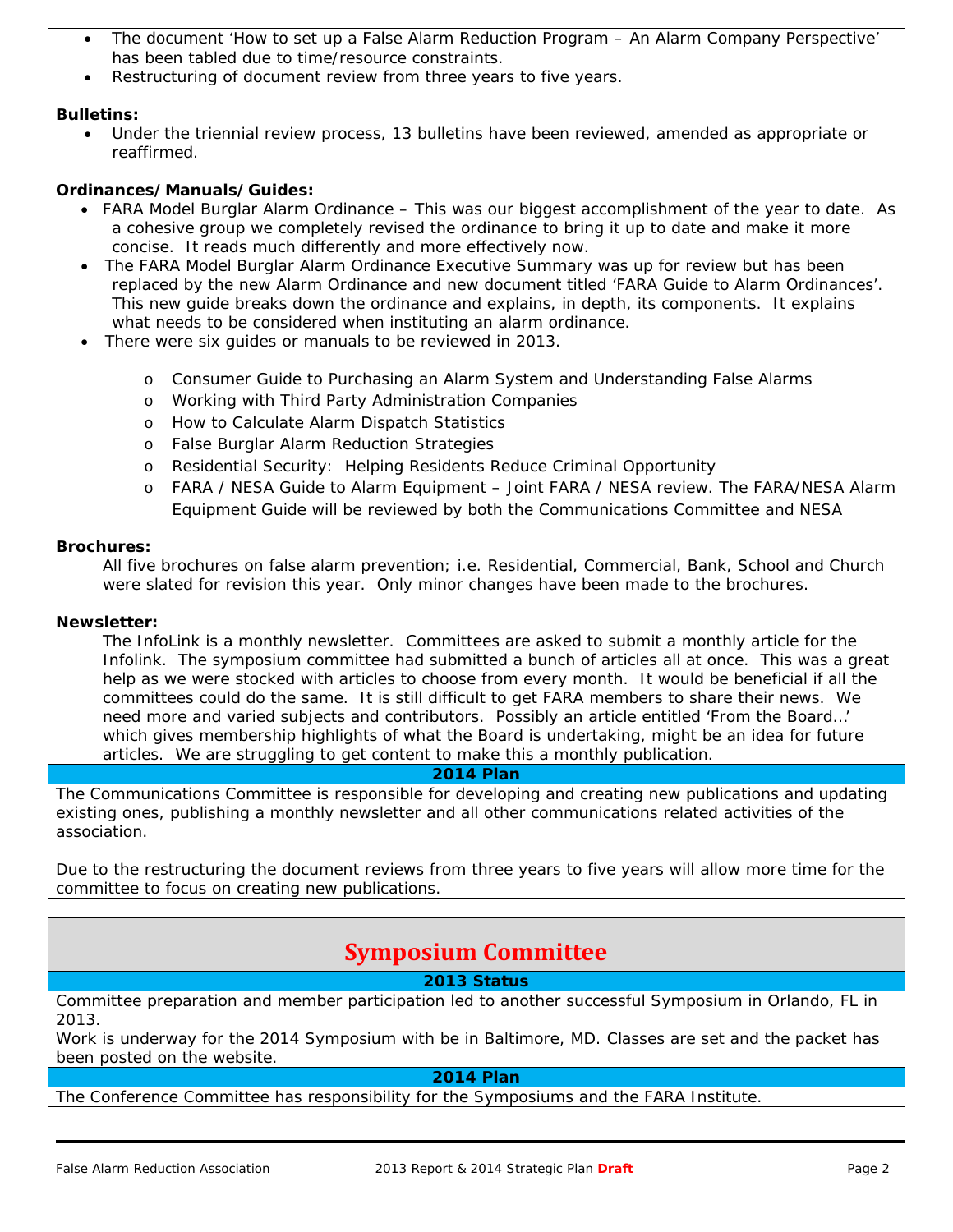# **Specific Objectives Include:**

- Develop an agenda, create and establish educational seminars and workshops, select instructors, approve a registration packet, and determine activities involved with holding our 18th annual training symposium in Baltimore, MD in 2014.
- Submit a budget for the Symposium to the Board for approval.
- Continue to develop sponsorships for the FARA Institute that will maximize FARA members' ability to attend future symposiums.
- Reach out to members and prospective members to market the training symposium.
- Develop an agenda, create and establish educational seminars and workshops, select instructors, approve a registration packet, and determine activities involved with holding our 19th annual training symposium in Las Vegas, NV in 2015.
- Recommend a site for 2016 to the Board of Directors.

# **Membership Committee**

# **2013 Status**

The membership committee continues to concentrate its efforts on retention and recruitment.

#### **Accomplishments:**

- Outreach campaign to contact those who didn't renew their membership.
- Mentoring program for new members.
- Contributing articles to Infolink newsletter.
- Involvement with the website to maintain membership committee area.

## **2014 Plan**

The Membership Committee is responsible for recruiting and retaining members.

#### **Recruiting:**

- Use budget to create incentives for new members to join.
- Continue to maintain and recruit new members.

#### **Retention:**

- Ongoing phone campaign, contacting all previous and expired members to obtain feedback and find out what their needs are from FARA and regain membership.
- Speak about the Symposium to all members to increase attendance.
- Review and improve the Mentoring Program.

# **Training and Certification Committee**

**2013 Status** 

The Training and Certification Committee is responsible for the development, enhancement, coordination and implementation of all FARA training programs.

An ongoing project for the T& C Committee is the development and implementation of the online CAM exam. This project was originally slated to be completed earlier in 2013. However some further work was needed on the webpage portion, thus causing this project to be put on hold temporarily. We are pleased to inform the board that it looks like those issues may have been resolved and the committee is scheduled to begin testing the online exam sometime in the beginning of 2014. Our ultimate goal is to have the online CAM exam up and running before the 2014 FARA Symposium.

The committee has also completed more alarm user training presentations available for download by FARA members. The following list is now available on the FARA website under the member access section: Multi-user – Alarm System Orientation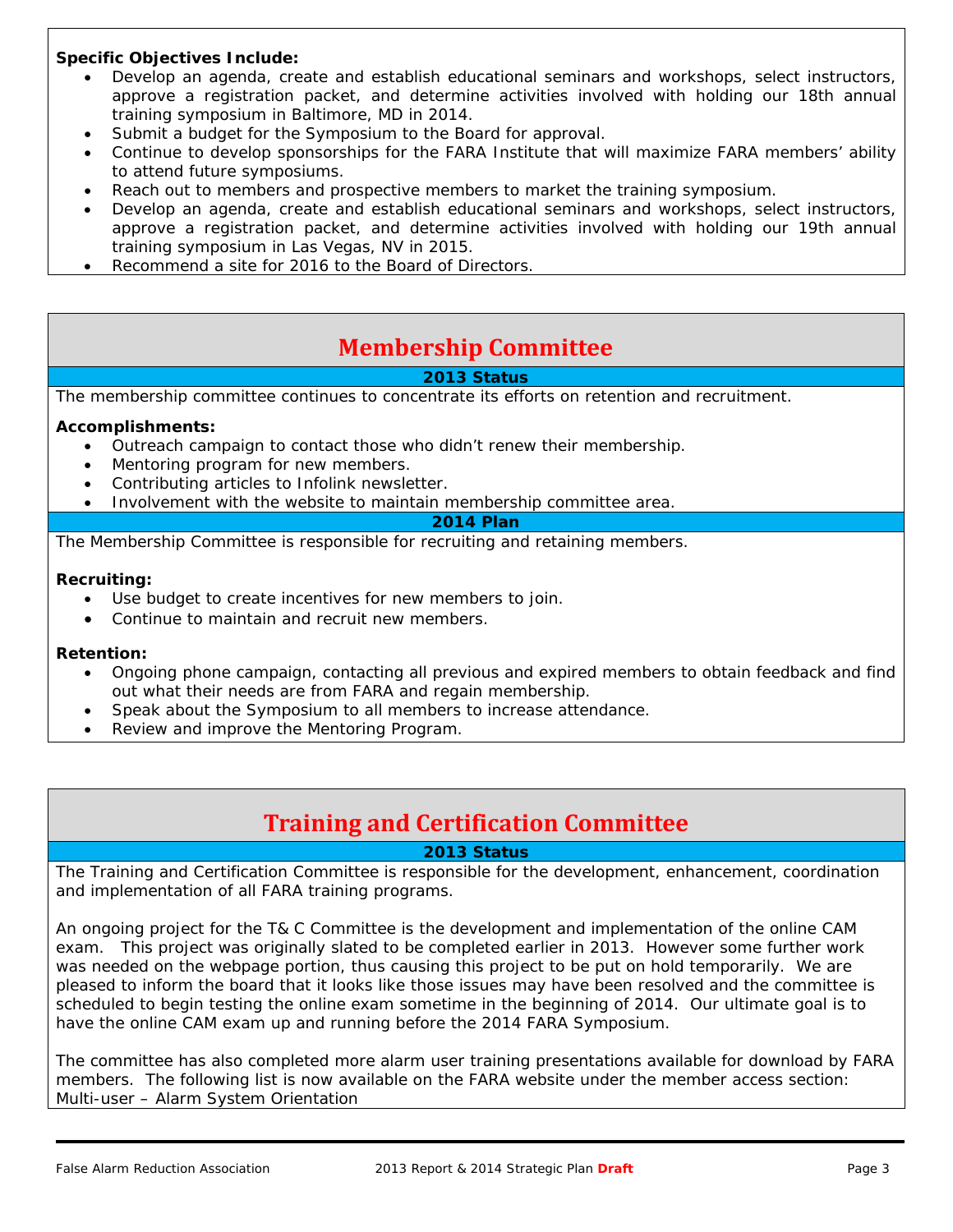- FARA Tips for Banks
- FARA Tips for Businesses
- FARA Tips for Places of Worship
- FARA Tips for Residences
- FARA Tips for Schools
- Password vs Passcode What is the Difference
- Maximizing Alarm Effectiveness
- Your Alarm System Battery Backup
- Holidays
- Lightning
- Rearranging Your Home Environment
- Remodeling
- Vacation
- False Alarms & VoIP
- Appropriate Use of Duress Hold-up and Panic Alarms
- Audio Video Verification
- Door to Door Sales

#### **2014 Plan**

Work has also recently started on another project in the form of a series of webinars based on FARA publications. The first of this series will feature a Top 5 (or 10) list of commonly used False Alarm Reduction Strategies. It was first considered that the webinar would be presented in a live format as previous FARA webinars.

However, this may change due to recent developments in the use of software that will allow us to create a more permanent and interactive training format, similar to what will be used for the online CAM exam. The T&C committee has also asked to work with the membership committee in marketing this series as a recruiting tool to attract new potential members to FARA. We hope to have the first of this series available for the public sometime in the beginning of 2014.

A future project that is also slated for future development will be a CAM exam designed for FARA members that are in the alarm industry. This has been a desire expressed by the Board in the past, and it is a goal of the T&C committee to complete this task.

# **Future Projects:**

- Continued development of FARA bulletin presentations for download for members.
- Availability of the CAM exam online.
- Development of future online training based on FARA publications made available to the public to attract new members.
- Development of an Alarm Industry-related CAM exam for availability at future symposiums and online.

# **Website Committee**

# **2013 Status**

2013 proceeded at a slower pace for the website committee. With the website up and running, meetings were held on a quarterly basis. Although issues arose that delayed some items of the strategic plan, the committee was able to accomplish the following items:

- Ensured operation of the website and fixed issues as they arose.
- Encouraged use of the website and its resources.
- Assisted committees in the creation and maintenance of their pages.
- Finalized agreement with webmaster for approval by the Board.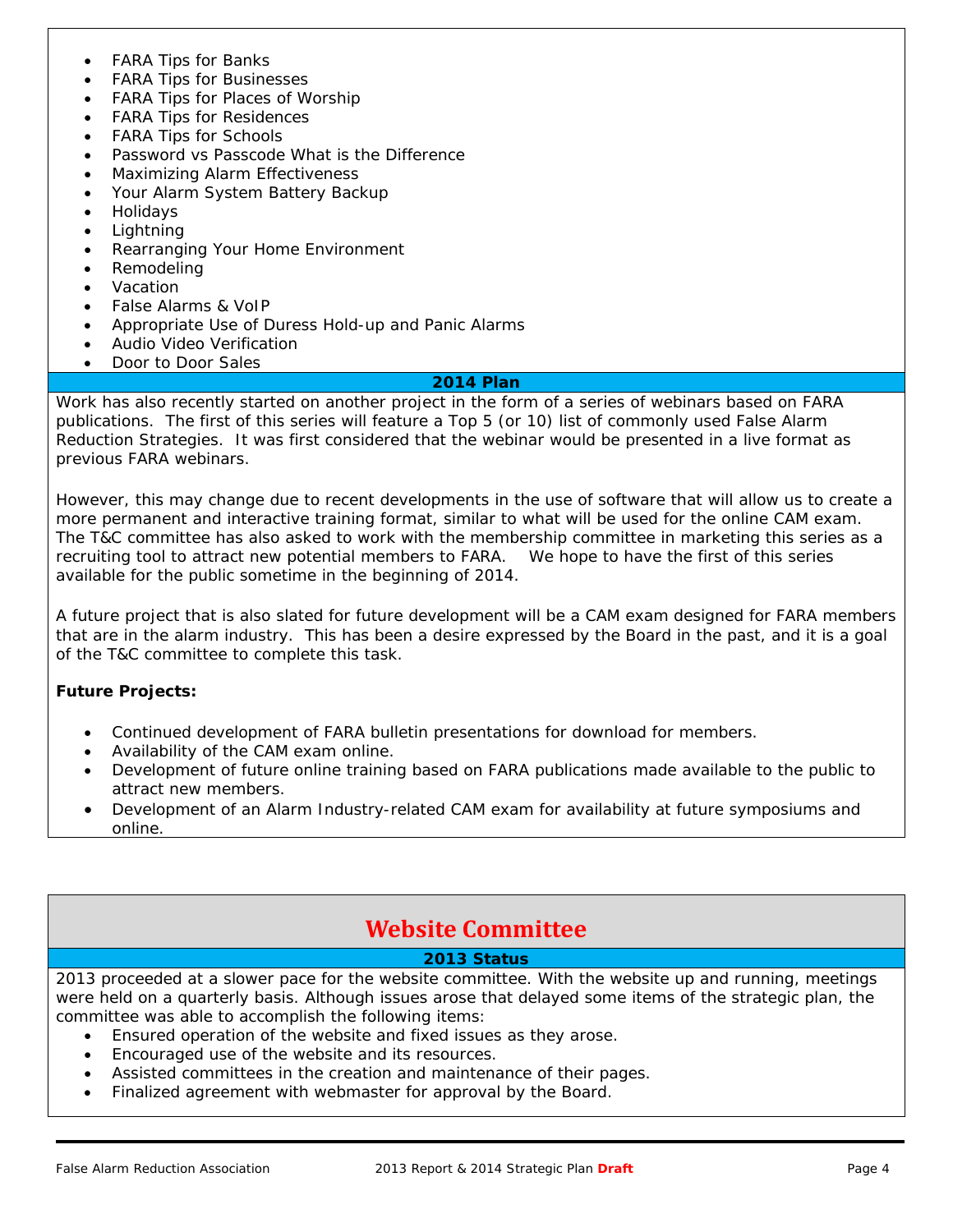The following goals were not fully achieved:

- Expand website to include training and testing module.
	- o Status: In progress. Testing of the system should commence in early 2014.
- Create and update the website calendar to include committee meetings, symposiums, and other FARA events.
	- o Status: Inactive.

Other items of note:

- Due to technical issues, it became necessary to "split" the related websites to become standalone sites. This option has simplified much of the work that is required for maintenance of the site. It also allows for plug-ins to be selected "off the shelf" and will reduce the amount of work requiring outside services. However, this split significantly impacted progress in other areas.
- Two new domain names were purchased (FARAOnline.net, alarmuser.org) ensuring that FARA holds rights to 2 of the 3 FARA Online domains (currently, FARAonline.com is held by a site trying to sell the rights). The name alarmuser.org will allow for future expansion of FARA's web presence. **2014 Plan**

The website committee is responsible for maintaining the website www.faraonline.org and keeping the content current. Moving into 2014, the website committee will accomplish the following items:

- Expand FARA's web presence with the following projects:
	- o Establish a consumer website.
	- o Implement the training and testing module to allow online CAM testing and host online training sessions.
- Ensure operation of the current website and new sites and troubleshoot issues as they arise.
- Encourage use of the website and its resources through various means including the FARA InfoLink.
- Assist committees in the maintenance of their pages utilizing the guidelines created by the website committee. The website committee representative and committee chair will oversee the content and graphics to assure a professional look. The website chair will provide training as needed.
- Long-term projects:
	- o Create and populate an ordinance resource library with links to ordinances, permit requirements, and permit applications for current FARA members. Once achieved, the project could be expanded.
	- o Create a dispatch rate library to include statistical information such as population, median income levels, and relevant information useful for comparison.

# **2013 Annual Report – General Items**

# **2013 General Membership Meeting**

The annual FARA Membership meeting was held on Wednesday, April 24, 2013 in Orlando, FL.

President **Kerri McDonald** reviewed significant accomplishments during her year as president, including transitioning several committees to new chairs, reaching out to industry groups, asking each committee to reexamine its goals and involving more members in the committees.

Kerri thanked two members of the board who are not seeking reelection for their service - **Stacey Peacock** and **Pat Killian.** 

Institute sponsors were thanked for their continued support and help in getting many public safety attendees to Orlando.

FARA Treasurer, **Steve Heggemann**, gave the financial report of the meeting. Audit will be done by the Mid-Atlantic chapter of FARA.

Elections were held for FARA Director and Officer positions. Results were as follows:

- Vice President Electronic Security **Debbie Hansen**  Naperville Police Department
- Director at Large **Pam Steiger**  Louisville Metro Police Department
- Director at Large **David Wilson**  Charlotte-Mecklenburg Police Department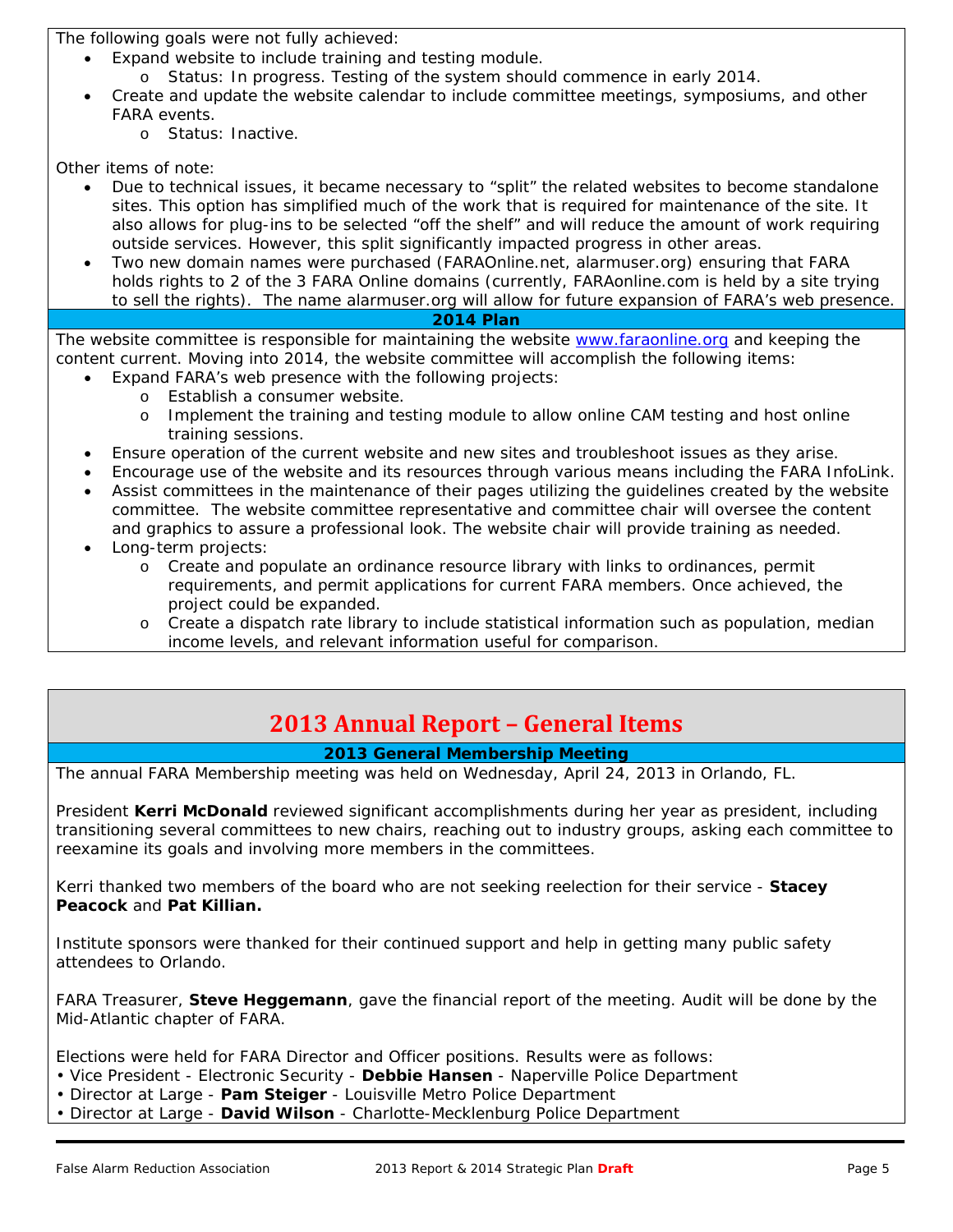• Secretary - **Shellie Reid** - Loudoun County Sheriff's Office

• Electronic Security Associate Director - **Kathleen Schraufnagel**, Monitronics

Per the FARA Bylaws, President McDonald made the following appointments:

• Communications Committee Chair - **Stacey Peacock**, Barnstable Police Department, Hyannis, MA.

• Conference Committee Co-Chairs - **Tammy Foxworthy**, Olathe Police Department, Olathe, KS & **Joe Carr**, United Central Control, San Antonio, TX

• Membership Committee Co-Chairs - **Debbie Hansen**, Naperville Police Department, Naperville, IL and **Kristina Walker**, Vector Security, Gainesville, VA

• Training and Certification Committee Chair - **Sherry Couey**, Fayetteville, NC Police Department.

• Website Committee Chair - **Shellie Reid**, Loudoun County Sheriff's Office, Leesburg, VA.

#### **Member Assistance**

The FARA Assistance Request provides a mechanism to reach the entire FARA membership with one simple e-mail and is an excellent way to ask the entire membership a question and receive e-mail responses from those with experience on a particular issue. Over the past year, FARA sent out numerous Assistance Requests on various issues.

Assistance Requests continue to be an excellent membership benefit. They provide an excellent tool for members to poll hundreds of alarm management staff (in public safety, the alarm industry and at the alarm user level) all at one time.

Additionally, monthly Assistance Requests were issued asking for input on the reliability of alarm companies seeking IQ Certification.

# **FARA Institute**

FARA recognized that the economic uncertainty was making it more difficult for public safety to receive approval to attend the annual international training symposiums. Because of that uncertainty, FARA developed the FARA Institute, which was designed to make it possible for public safety members to receive reimbursement funds to attend in-person training symposiums. The basis of the program includes seeking contributions to fund the program, recognizing donors with various perks throughout the year, including thank you letters, recognition at the training symposium and in the InfoLink and via press releases to the trades, etc. We are incredibly grateful to all of our FARA Institute Sponsors, without whom we would never have been successful in holding our Symposium.

The Board of Directors would like to thank the following FARA Institute contributors:

- National Electronic Security Alliance (NESA)
- Arkansas Security Alarm Association (ASAA)
- Texas Burglar & Fire Alarm Association (TBFAA)
- Canadian Security Association (CANASA)
- Orange County & Inland Empire Alarm Associations
- Monitronics Security
- Vector Security, Inc.
- IQ Certifications Program
- IE Alarm Systems

# **17th Annual FARA Training Symposium Held**

The False Alarm Reduction Association held its 17th annual international training symposium in Orlando, FL. As usual, the participation by all attendees was outstanding, and at the end of the week, everyone went home with new ideas to help reduce false alarms. There was wonderful networking, new friends were made, old friends reconnected and feedback on Symposium by attendees was excellent!

The FARA Board of Directors, on behalf of the entire FARA membership, extends a huge thank you to all of our event sponsors, who so generously contributed to the success of the FARA Training Symposium.

**Awards**

# **Norma C Beaubien Public Safety Member of the Year Award for 2013**

The recipients of the Norma C. Beaubien Public Safety Award for 2103 are two very deserving FARA members. The honors went to Tammy Foxworthy, Olathe Police Department, Kansas and Kerri McDonald, Lynchburg Emergency Communications Center, Virginia.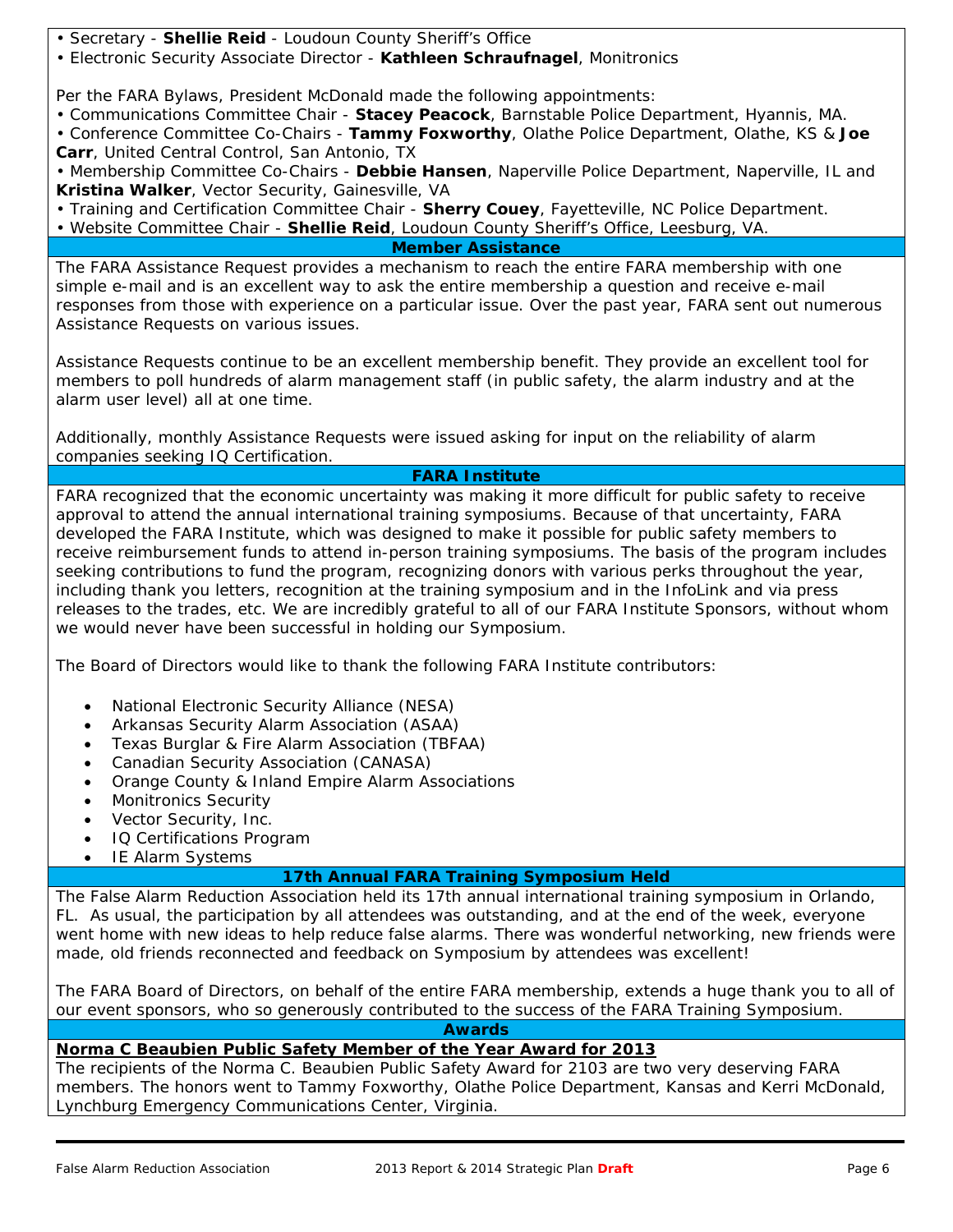# **Tammy Foxworthy - Olathe Police Department**

Past winner Steve Heggemann presented the award to Tammy Foxworthy and indicated that "Tammy was receiving the award for her exceptional work coordinating the Symposiums."

Here are a few reasons why Tammy was selected for the award:

- Tammy became a FARA member in 2007.
- She joined the Conference Committee in 2007.
- As a committee member she coordinated the auction and raffles at Symposiums.
- And became Conference Committee Chair in 2008.

#### **Kerri McDonald – Riverside Police Department**

Past winner Steve Heggemann presented the award to Kerri McDonald and indicated that "Kerri was selected because of her service as president, as a board member and committee chair, her outreach to the alarm industry and her involvement at several symposiums."

Here are a few reasons why Kerri was selected for the award:

- Kerri has been employed with the Riverside Police Department for 16 years.
- She has managed the Alarm Enforcement Unit for the past 13 years. During that time she has coordinated the development, implementation and revision of the City of Riverside's Security Alarm Ordinance, implemented new alarm management software and completed a full audit of the Alarm Enforcement Unit.
- Kerri became a FARA member in 2005.
- Chaired Professional Certification Subcommittee in 2006.
- In June of 2006 she became an At Large member of the FARA Board of Directors.

# **W. Rex Bell Associate Member of the Year Award for 2012**

The W. Rex Bell Associate Member of the Year Award was presented to outstanding members for their contributions to FARA, their companies and the communities they serve. The honors went Jon Sargent of Tyco.

Jon Sargent has been active in false alarm reduction work on the front lines for many years and has always been an advocate for FARA. He actively promotes FARA whenever he can and he is a long-time member of the Communications Committee.

Jon not only contributes to the Committee in regard to the development and maintenance of its existing documents, but also by notifying the Committee whenever an issue arises that would warrant consideration from FARA as well as the creation of a bulletin or other type of communication to address it. Not only has Jon been active in FARA, he is an active member of the Electronic Security Association, the Central Station Alarm Association, and the Security Industry Alarm Coalition.

He is past president of the California Alarm Association and has worked with many jurisdictions, particularly in the western US, to successfully resolve ordinance and alarm response issues. He has also worked closely with the IACP on alarm management issues. Somehow, he has managed to stay employed by ADT, now Tyco since the split of the two companies, which means they must see some value in his work!

# **False Alarm Reduction Association Achievement Award**

FARA created False Alarm Reduction Achievement Awards to recognize public safety and alarm industry professionals who either have a false alarm reduction program that has shown meaningful or significant reductions over a three to five year period or that has shown a significant or meaningful contribution towards the FARA mission. The attendees at the training symposium received all nominations and then selected the nominees they believed were most deserving. Attendees had an excellent array of nominees from which to choose from this year. Three awards were bestowed at this year's symposium.

**Public Safety False Alarm Reduction Achievement Award: Louisville Metro Police Department – False Alarm Reduction Unit, Louisville, KY**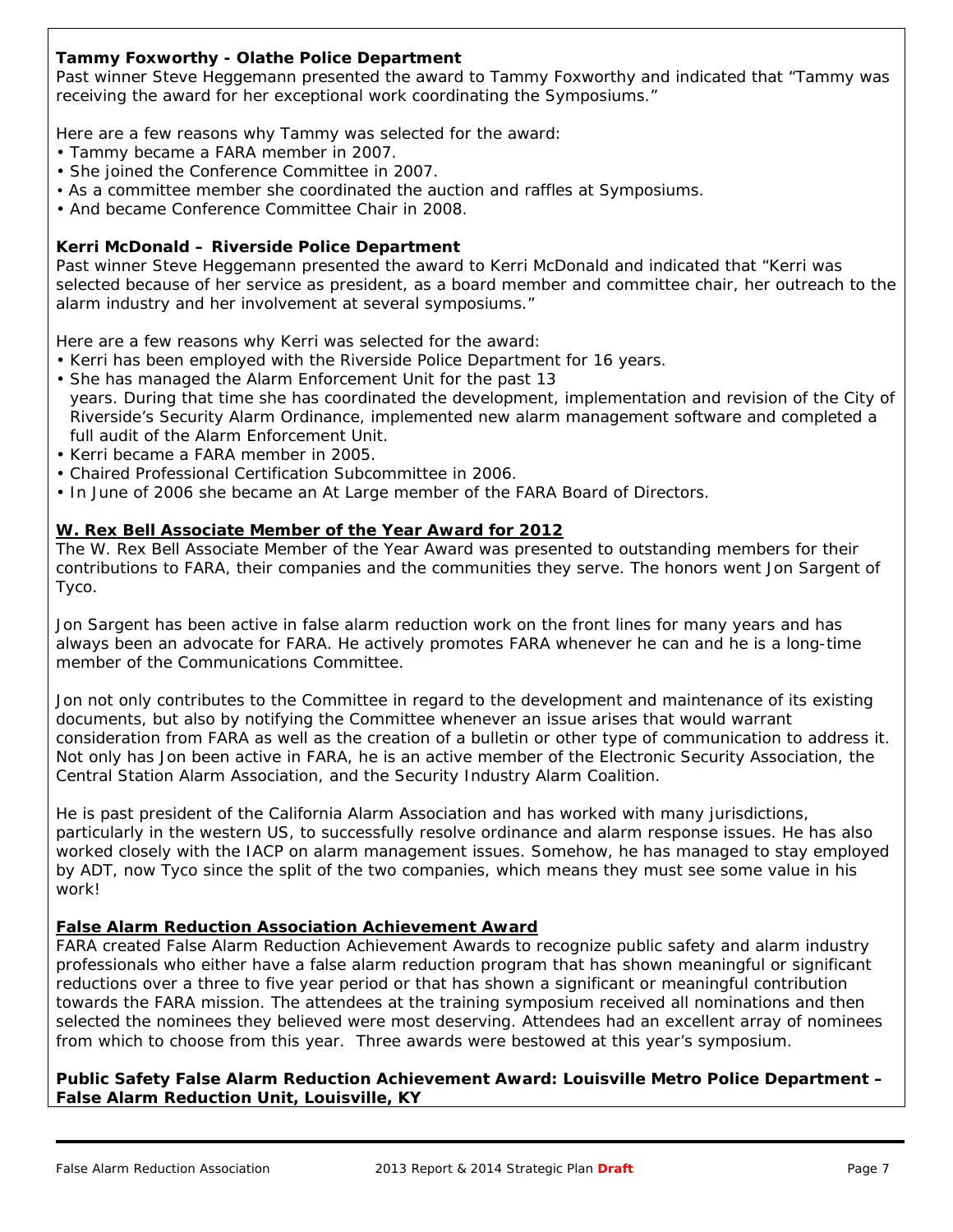LMPD's program began on June 1, 2005 and continues to be a strong force in the reduction of false alarms in Louisville/Jefferson County, Kentucky.

A major effort has been made to work with the alarm industry, and false alarm top offenders, to help in the reduction of false burglar alarms. LMPD is extremely satisfied with the efforts of the False Alarm Reduction Program. The False Alarm Reduction Unit works diligently in our reduction efforts by getting the entire department involved. The false alarm reduction Administrator works with the majors and lieutenants at the LMPD to control the top offenders of false burglar alarms on a quarterly basis.

The Louisville Metro Police Department also takes part in community festivals, and the Mayor's monthly meetings held throughout our community, to educate all citizens to the many services that are offered by LMPD.

The LMPD completed its seventh calendar year of enforcement under Chapter 127 of the Louisville Metro Codified Ordinance on December 31, 2012. After 7 years of enforcement in reducing false alarms there are still successes being achieved. Since the program was enacted we have a total of 93,910 registered alarm users. Approximately 77,000 alarm users experienced **zero** false alarms in 2012.

The Louisville Metro Police did, however, respond to 466 more false alarms in 2012 than in 2011. While that number is low when compared to the total number of dispatch requests of 25,599 it still represents an increase over the last year. The False Alarm Reduction Unit (FARU) attributes this increase, in part, to a dramatic rise in the number of alarm systems sold during the summer months via door-to-door sales, and the increase of Do-It-Yourself alarm where no training is provided to the alarm user.

Dispatched false burglar and hold-up alarms had an increase of 2% from 2011 to 2012. The original RFP estimated false alarms for the year of 2004 at 42,500. Working from this number we have had a total reduction in false alarms from 2004 through 2012 of 20,253 or a decrease of 47%.

# **Alarm Industry False Alarm Reduction Achievement Award: The Control Center a division of RFI, San Jose, CA**

An active member of the False Alarm Reduction Association (FARA), RFI has made reducing false alarm dispatches a focus .We have re-structured our program to reduce our false alarms by reaching out to dealers and customers that have excessive signals. We have developed reports and analyze them on a regular basis, identify problem accounts, and contact each problem account personally. Once an account has sent in 4 signals within 4 hours real time, a False Alarm Team Member from the Control Center has already reached out to the customer and or dealer advising them of the activity we have received. We than will troubleshoot with them, try and download into the panel to do a reset to correct the problem and if unsuccessful we open a service ticket and schedule a tech to go out to the premise to fix the issue. By executing this plan we have seen a decrease of 25% of excessive signals and potential false alarms reach our Central Station.

# **FARA Achievement Award: National Electronic Security Alliance (NESA) - Rockville, MD**

Since the inception of NESA in December 2004, their focus has been to serve and promote the electronic systems industry at the direction of, and through its affiliated state associations. Within the first year they began working with FARA and supporting our mission as well.

In 2006 they co-reviewed the FARA Alarm Equipment Guide. After their invaluable input the document was reissued and renamed: FARA-NESA Alarm Equipment Guide. The reference guide contains major alarm system components, describes their function, provides recommended applications and lists either the false alarm potential or the false alarm prevention aspects of each component.

NESA supported FARA monetarily when we held our conference in Dallas, Texas and in 2009 they began contributing to the FARA Institute and have made generous donations every year since. Additionally, when FARA needed additional assistance, they donated additional funds and other support for the Annual Symposiums. They not only assist FARA with donations, their members have generously provided their expertise and insight by presenting numerous training sessions at the majority of the FARA Annual Symposiums over the past 6 years.